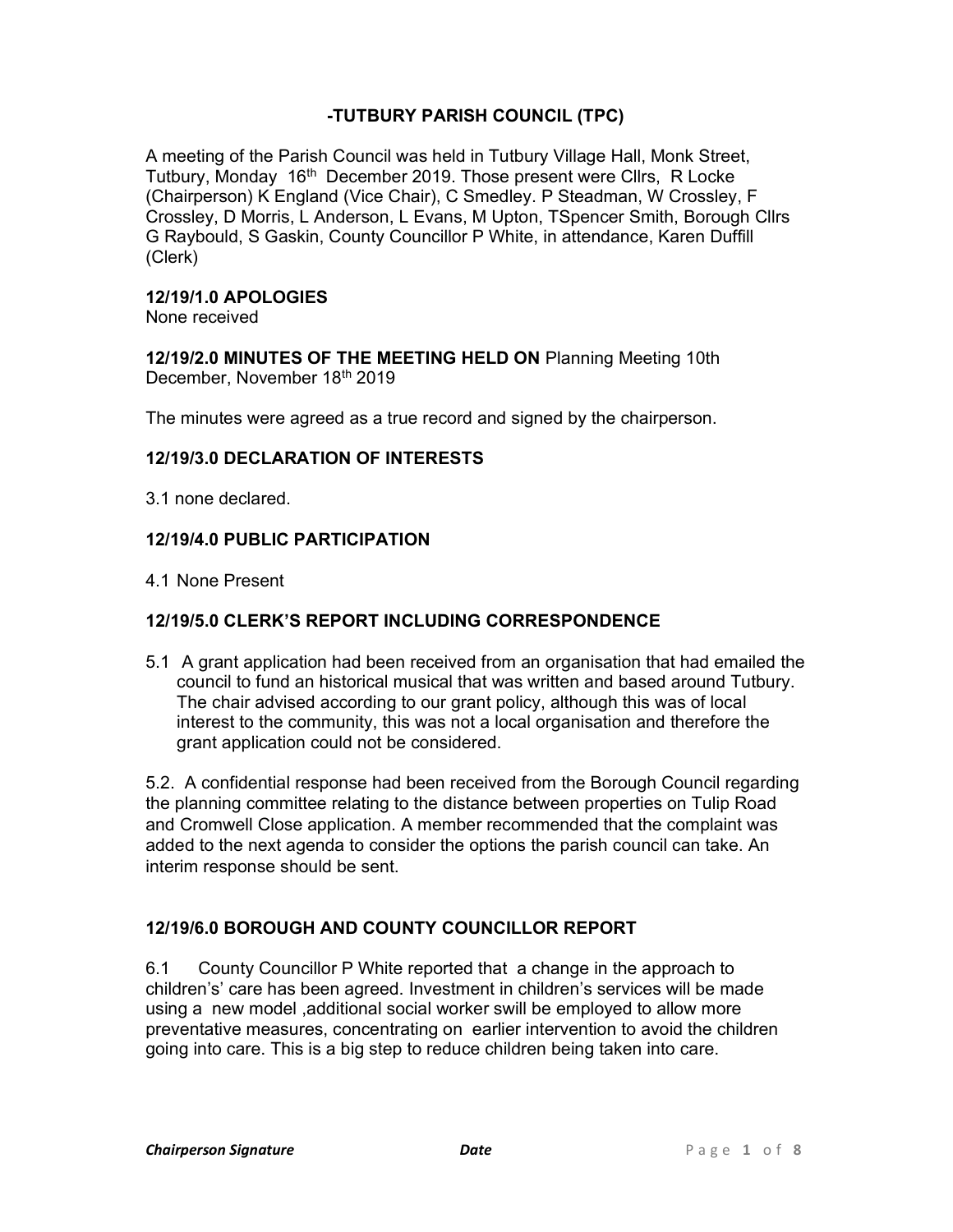6.2 Borough Councillor S Gaskin reported that the gates are installed on the Duke Street car park but disappointed that the height barrier is not locked and will chase this up. A member reported that the gate is too low. Consideration has not been made for the increase in height as you enter the carpark making it toollow . Reflective strips to mark the gate posts in the dark are are also required to avoid driving into it when driving into the car park.

6.3 A member reported that an Eco drain cover is missing in the car park and it is deep and needs addressing.

6.3 Mattresses have been left in the carpark and members requested removal from the car park.

6.4 A member enquired when the food recycling bins would be introduced? This will be in this council term but may not be until next year, Cllr Gaskin was unable to be more specific.

6.5 A member enquired if the trade waste bin that was hired across from the Duke Street car park could be removed as it was causing an obstruction on the road.

# 6.6 Review of Section 106 agreement and Green Lane boundary.

The chair questioned why the parish council was not informed that Peveril Homes and the Borough Council had come to an agreement not to build the community building and settlement payment had been received of £250k. The Borough Councillor S Gaskin stated that the Borough council had not made that agreement but were bound by the time limit set and this had now been exceeded, therefore the money had been received. The parish council asked why the time limit was allowed to exceed and why the parish council were not involved in this? The Borough Councillor was told that the planning department could not send the chq back and refuse the settlement. Therefore ,the planners have been invited to attend the next meeting to explain this.

6.7 Members wanted to know what plans have been made for the site in place of the community building plots? Members were advised to email the clerk with other outstanding matters that were included in the original 106 agreement and questions that need addressing on Heritage park site prior to the next meeting. The clerk will write to the planners with the questions and request information should be prepared for the next meeting.

6.8 Planning have provided an update to the boundary fencing that has been put up between Green Lane and Tulip Road. The Borough council is waiting for an assessment by the Highways department at the County Council for a suitable barrier to be installed.

6.9 Parking near the bank is difficult for disabled people, the steps are steep to the bank and cause a problem . It was suggested that half a bay either end of the allocated area would make enough space for a disabled parking space at the end where the pavement is not raised. Cllr P White would look into this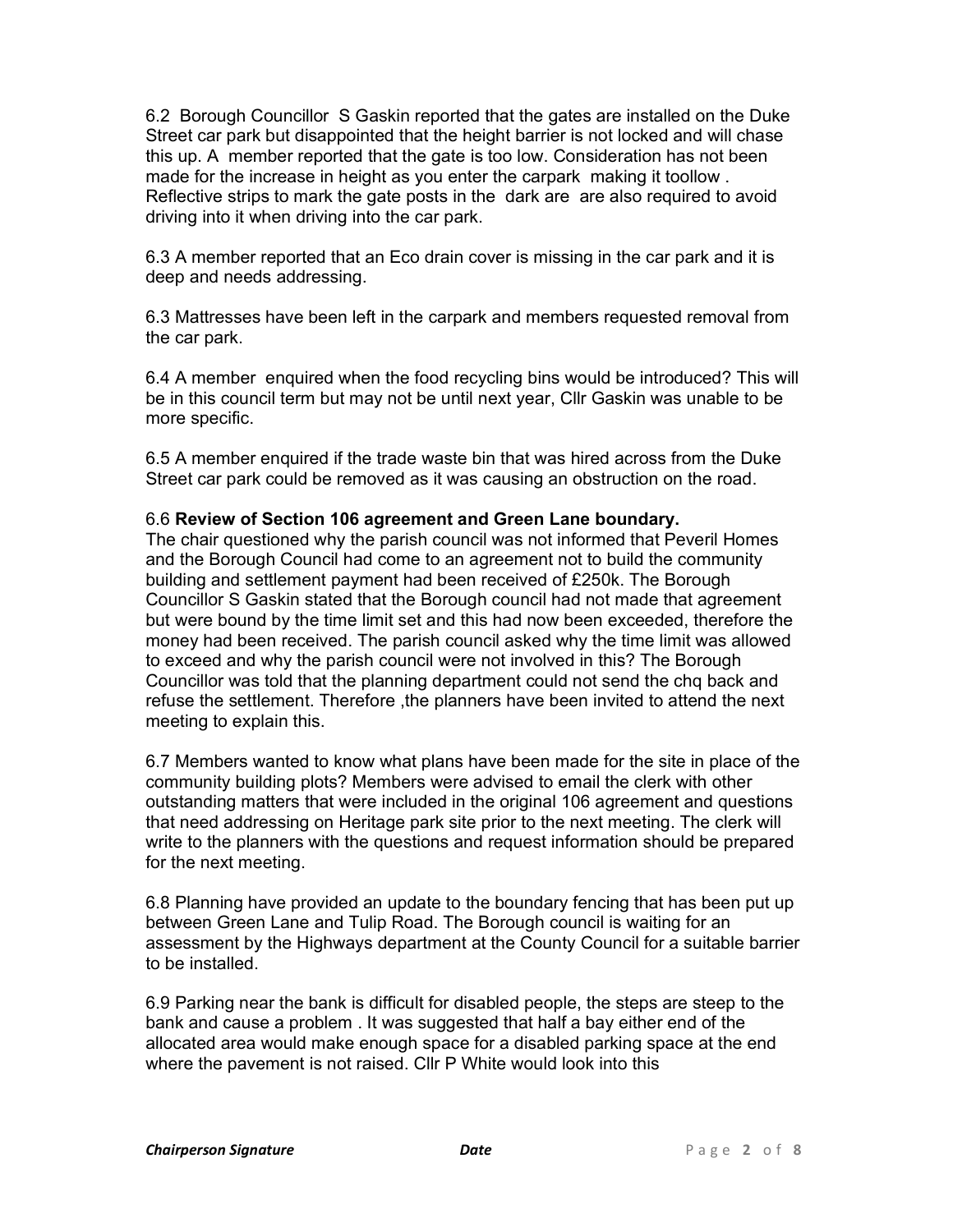6.10 A member questioned if the camera on the bins would be returning. Borough Councillor G Raybould has been monitoring the bins and the camera will return in due course.

6.11 A member asked when the new dog bins would be sited at Elm Lane. The Borough councillor has requested this.

6.12 Borough councillor G Raybould has requested an air pollution monitor to fall in line with the Land and Air Quality Management LAQM policy to install two monitors in the Village as requested at the previous meeting.

6.13 A member has requested that the road marking on Wakefield avenue are renewed as they are worn away and accidents have occurred. The same situation occurs on the junctions of Ferrers Avenue and Redhill Lane.

### 12/19/7.0 TO CONSIDER AND APPROVE THE 3 YEAR LEASE FOR FERRERS AVENUE AND POTENTIAL LAND PURCHASE.

7.1 The draft lease had been circulated and two members proposed that the lease was renewed.

#### **Resolution**

All members voted in favour. The clerk will write to the Duchy to confirm the lease renewal; and enquire if the land could be purchased by the Parish council to protect the green space for the future.

### 12/19/8.0 TO APPROVE THE STREET CLEANER JOB SPECIFICATION AND HOURLY RATE

8.1 A draft specification was circulated to the councillors. A member suggested that the rate was removed from the specification and that this was offered to tender. The interested applicants could then tender for their own appropriate rate. This proposal was seconded, and all voted in favour.

#### **Resolution**

The clerk will advertise the tender on the noticeboard and website.

### 12/19/9.0 TO APPROVE ACCOUNTS FOR PAYMENT

- 9.1 Council members proposed and seconded, the accounts were authorised for payment.
- 9.2 Cllr Steadman and Cllr T Spencer Smith excluded himself from the authorisation of the TOSCA Grant due to their membership of the committee.

|      |              |                               | <b>Net</b>    | $\textsf{Total} +$ |
|------|--------------|-------------------------------|---------------|--------------------|
| Date | To whom paid | <b>Particulars of payment</b> | Total Vat Vat |                    |
|      |              |                               |               |                    |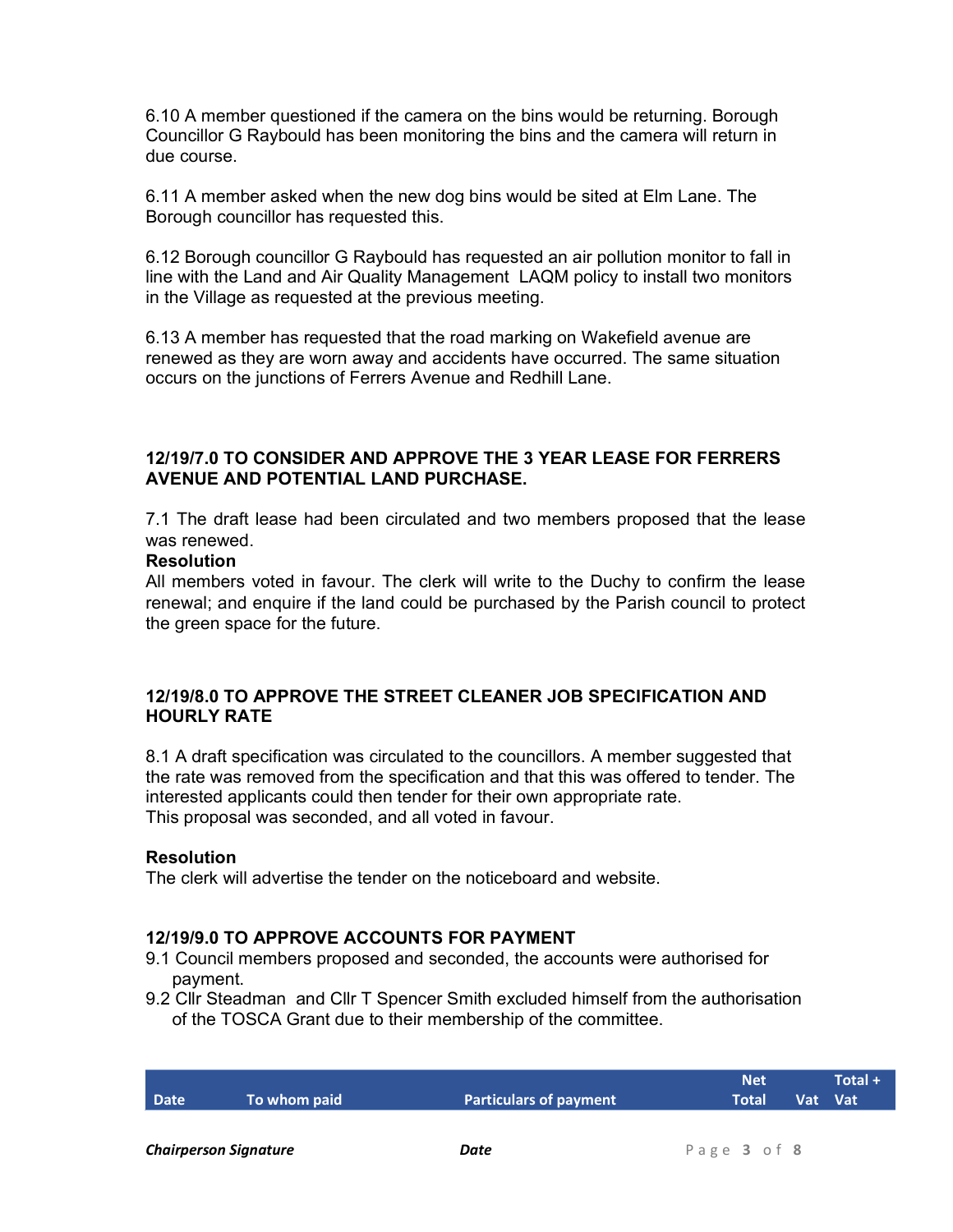| 16/12/2019 | HM revenue and customs              | National Insurance                  | 106.30 | 0.00  | 106.30  |
|------------|-------------------------------------|-------------------------------------|--------|-------|---------|
| 16/12/2019 | Karen Duffill                       | Clerks Salary                       | 919.4  | 0     | 919.35  |
| 16/12/2019 | Karen Duffill                       | <b>Clerks Expenses</b>              | 23.00  | 0.00  | 23.00   |
| 16/12/2019 | Karen Duffill                       | Clerks Expenses Black ARMBNDS       | 72.79  | 14.56 | 87.35   |
| 16/12/2019 | Karen Duffill                       | Clerks Expenses custom folders      | 78.00  | 0.00  | 78.00   |
|            | <b>Staffordshire County Pension</b> |                                     |        |       |         |
| 16/12/2019 | Fund                                | <b>Clerks Employer Pension</b>      | 300.85 | 0     | 300.85  |
|            | <b>Staffordshire County Pension</b> | <b>Clerks Employee Pension</b>      |        |       |         |
| 16/12/2019 | Fund                                | contribution                        | 162.2  | 0     | 162.21  |
|            |                                     | Legionella control Annual check inv |        |       |         |
| 16/12/2019 | Sterilizing services                | 41189                               | 219    | 43.8  | 262.80  |
|            | Fauld Property maintenance          | Erection of the noticeboard and     |        |       |         |
| 16/12/2019 | Owen Dyke                           | removall of existing noticeboard    | 90     |       | 90.00   |
|            | <b>Tutbury Old School</b>           |                                     |        |       |         |
| 16/12/2019 | Association                         | legal assistance                    | 1000   |       | 1000.00 |

# 12/19/10.0 TO SET THE PRECEPT FOR THE FINANCIAL YEAR 2020/2021

10.1 The clerk distributed the projected calculations and recommended that due to the level of the Borough Council grant remaining at the previous level this would provide adequate provision.

10.2 A member suggested that to install a path to the changing rooms would cost around £5k and this should be considered when setting the precept. However, the fertile strip where the path was proposed should not be built on. The path suggested would need to be a shingle path. This will need to be raised as a separate agenda item and parish charities informed.

10.3 A further quotation was received for proposed work in securing the boundary at the Ferrers Avenue playing fields. A quote for a four foot fence for the boundary was estimated to be £2700. It was suggested that these projects could be covered with current reserves or contingencies. Grants and other funds could also be considered.

10.4 A member questioned the band D rate for the Borough is £1304.60 the parish rate is £33.76

### RESOLUTION

Two members proposed that the precept rate was kept the same and all voted in favour.

### 12/19/11.0 TO CONSIDER AND APPROVE PRESS POLICY

**Chairperson Signature The Chairperson Signature Date Date Date P** a g e 4 of 8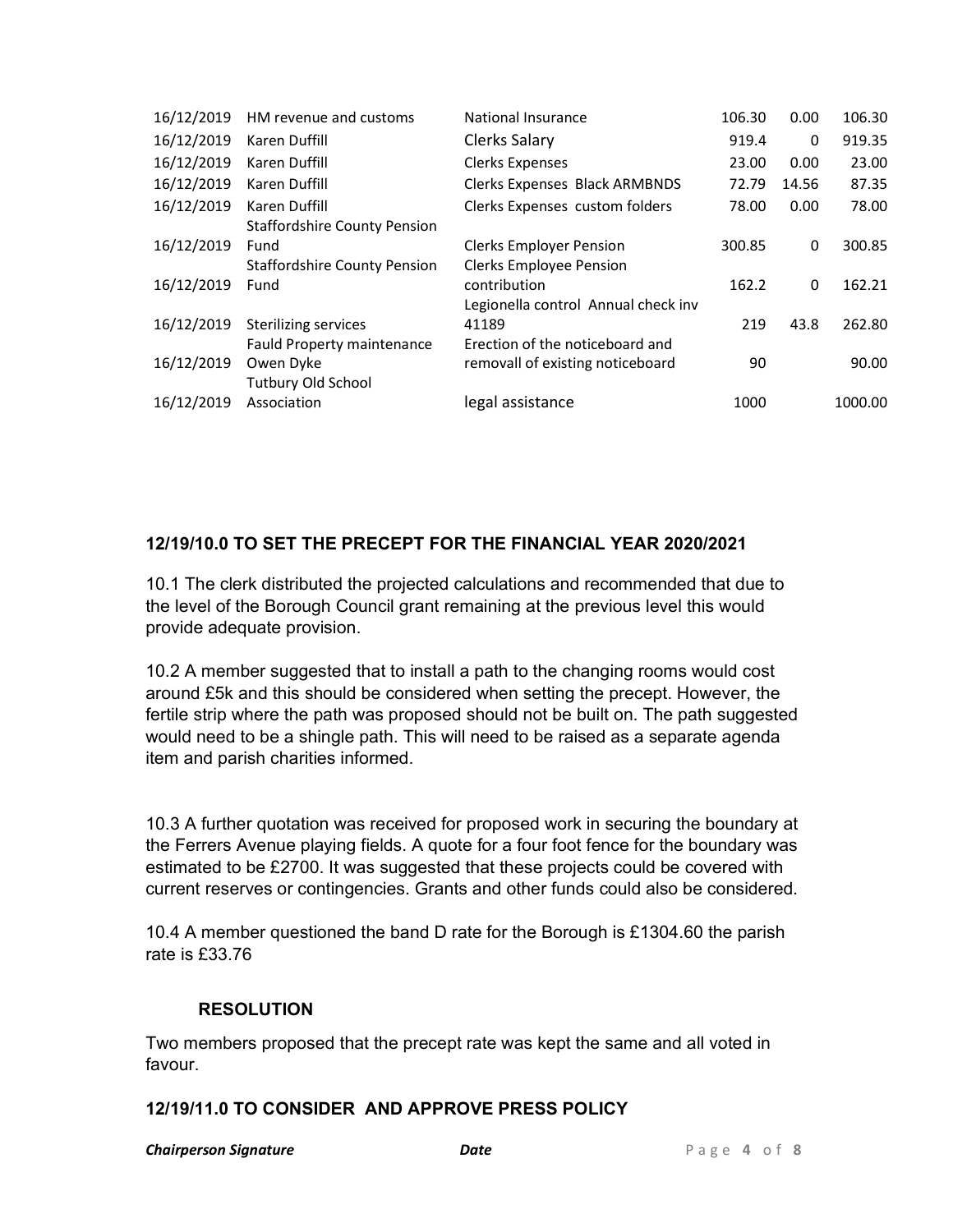- 11.1 The clerk distributed the additional policy to the social media policy. The policy was based on a template from the Staffordshire Parish Council Association. Two members proposed that the policy was adopted, and all voted in favour.
- 11.2 The clerk and chair reiterated that a breach of this policy would be dealt with in line the code of conduct and standing orders. This would mean an escalation to the monitoring officer. Cllrs were advised that a considered collective response to the press should be dealt with through the clerk or the chair. If individual members wanted to speak to the media, they must make it clear that it is their personal opinion and is not representative of the parish council.

## **Resolution**

The Media policy was adopted,

# 12/19/12.0. TO CONSIDER AND APPROVE AN AMENDMENT TO FINANCIAL REGULATIONS FOR ONLINE BANKING.

12.1 The clerk highlighted the financial regulations that were relevant to adding internet banking as a way of processing payments through the council. The authorisation process would remain the same, two councillors and the clerk would need to authorise an online payment the same way a cheque is authorised. Cllrs would be required to log on to the Lloyds bank website and authorise the payment instead of signing a cheque in the meeting. This would reduce admin time, postage and stationery costs.

12.2 A bank mandate is required to add the newer councillors to the mandate and remove previous Cllrs, all councillors can then also be added to the access toonline banking when completing the mandate.

### **Resolution**

Two members proposed to adopt the financial regulations and change to online banking. A majority of cllrs voted in favour to adopt this ,three members voted against.

# 12/19/13.0 TO CONSIDER AND APPROVE AN ACCOUNTS PACKAGE

13.1 The auditor recommended two account package providers and the quotes were outlined in the clerk's report. The clerk recommended an accounts package to save time and improve accuracy of reporting for monthly updates and financial year end. Both suppliers provided training. One accounts package was installed onto the laptop and updates and back up would be manual and access would be tied to the laptop it was installed on. The alternative supplier software was accessed through the internet and backups and updates would be automatic. The costs over five years were similar. Both suppliers would update their software in line with the external and governance guidelines that would ensure that the council was adhering to the current financial regulations.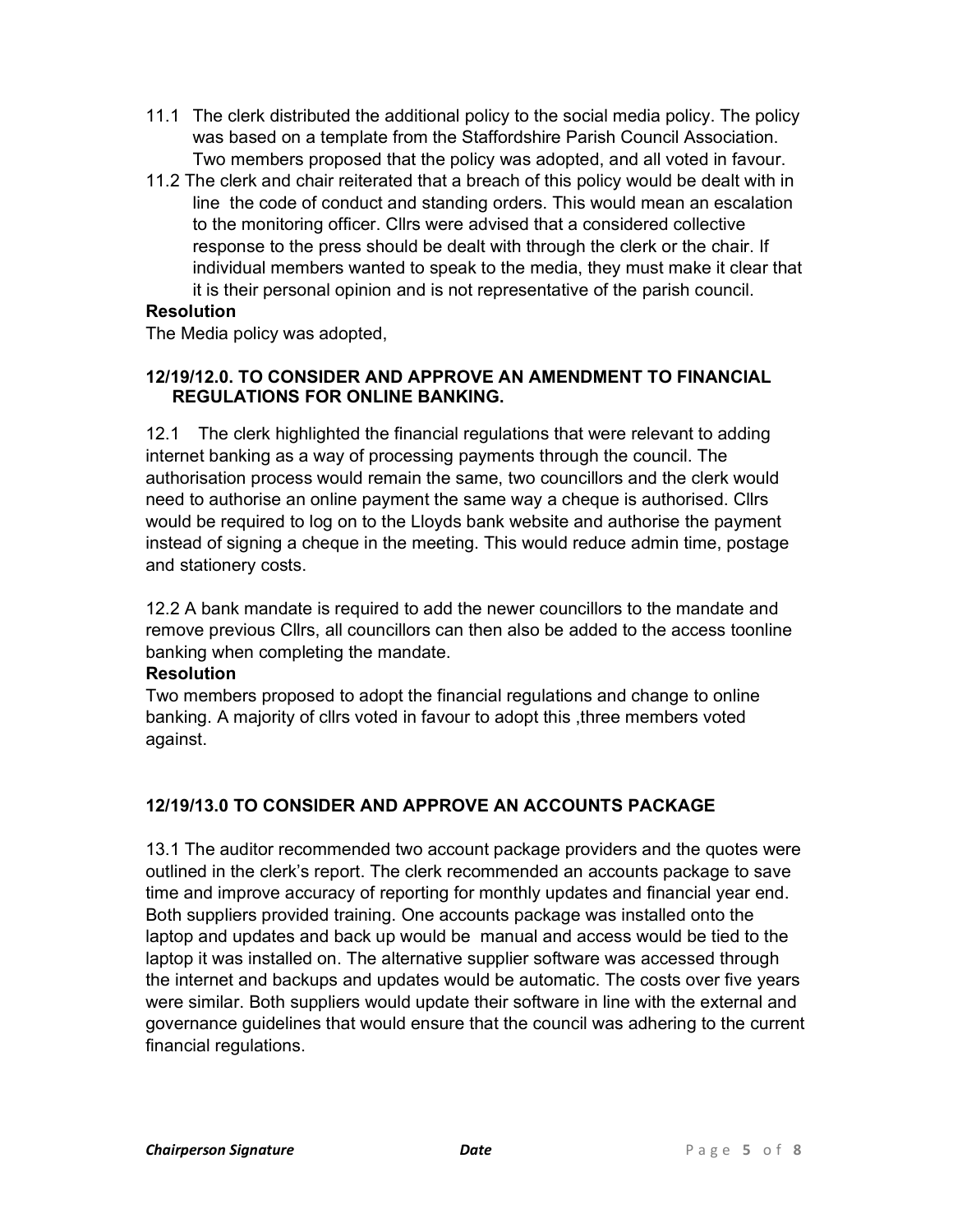13.2 Based on the age and reliability of the existing laptop the chair recommended that the council purchased the online software so that it can easily be used onan alternative laptop and backed up onling.and all cllrs voted in favour. **Resolution** 

# The clerk would contact supplier one and purchase the accounts package.

### 12/19/15.0. TO CONSIDER SUPPORTING THE LOCAL ELECTRICITY BILL

**15.1** In response to the correspondence requesting support for the local electricity bill. Members did not want to action this at this time.

# 12/19/16.0 TO INCREASE THE INVOLVEMENT OF TUTBURY ORGANISATIONS FOR THE BEST KEPT VILLAGE COMPETITION.

16.1 A member suggested that local organisations are invited to attend a meeting regarding the Best Kept Village. We have been criticised through the judges comments for not being able to evidence community involvement with the competition. It was proposed that if no organisations are interested and there is not enough councillor drive then the council should consider whether to enter the competition this year.

16.2 It was noted that organisations have been contacted most years and there has been little interest in getting involved.

### **Resolution**

Cllrs were asked to let the clerk know which organisations to contact.

# 12/19 17.0 TO RECEIVE AN UPDATE ON THE ELECTORAL BOUNDARY REVIEW WORKING PARTY

17.1 The working party have looked at the electorate figures issued by the Borough council and Tutbury has 2885 electors. If there were 37 Borough councillors proposed for the boundary review, based on a total of 85696 electors in the borough this would mean an average of 2316 electors per Borough councillor. Tutbury would be too large to have its own designated councillor and be an independent ward. However, if 31 councillors were recommended for the review then this would increase the average electorate per councillor and would be bring Tutbury closer to the recommended electorate number per Borough councillor and fall within the recommended variance number.

17.2 More analysis would be required to look at updated electorate figures and whether the outlying areas of Tutbury could be realigned to their neighbouring parishes of Anslow and Hanbury.

### **Resolution**

The clerk will request updated figures following the election and the working party will evaluate the numbers and formulate a proposal that can be communicated to the parish to consider.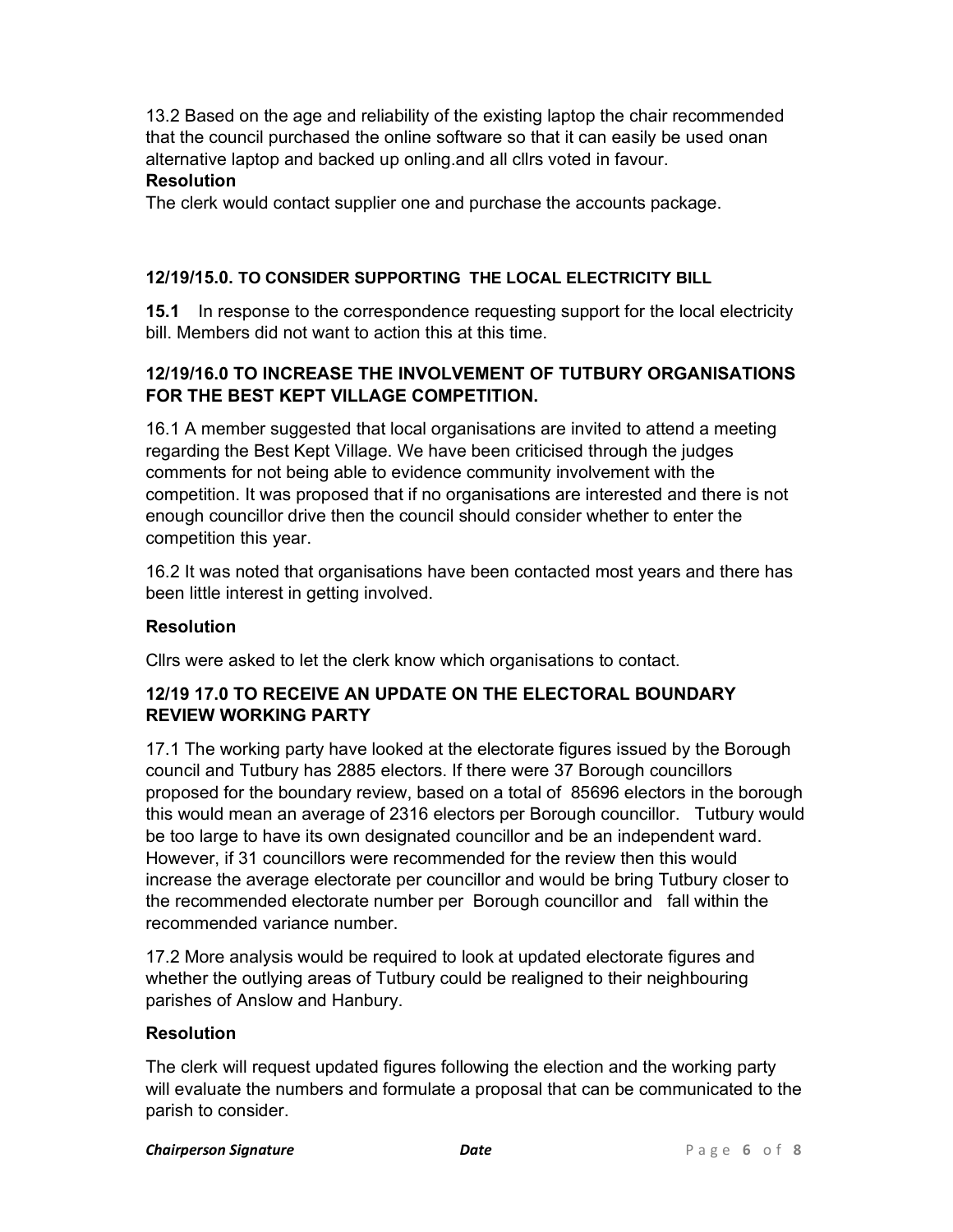# 12/19 18.0 . ITEMS FOR THE NEXT AGENDA

- 18.1. Replacement of WW1 memorial trees
- Report from the church working party including the tree works in the closed churchyard.
- Response to the Borough Council planning committee complaint
- Heritage park and community building update
- 5 a side goal posts for Cornmil1 Lane MUGA
- Installation of bus shelter seats
- Best kept Village organisations meeting.

# 12/19 19.0 DATE OF NEXT MEETING

19.1 Planning meeting to be confirmed 20<sup>th</sup> January 2020 Full Council meeting.

Meeting closed at 9.30pm